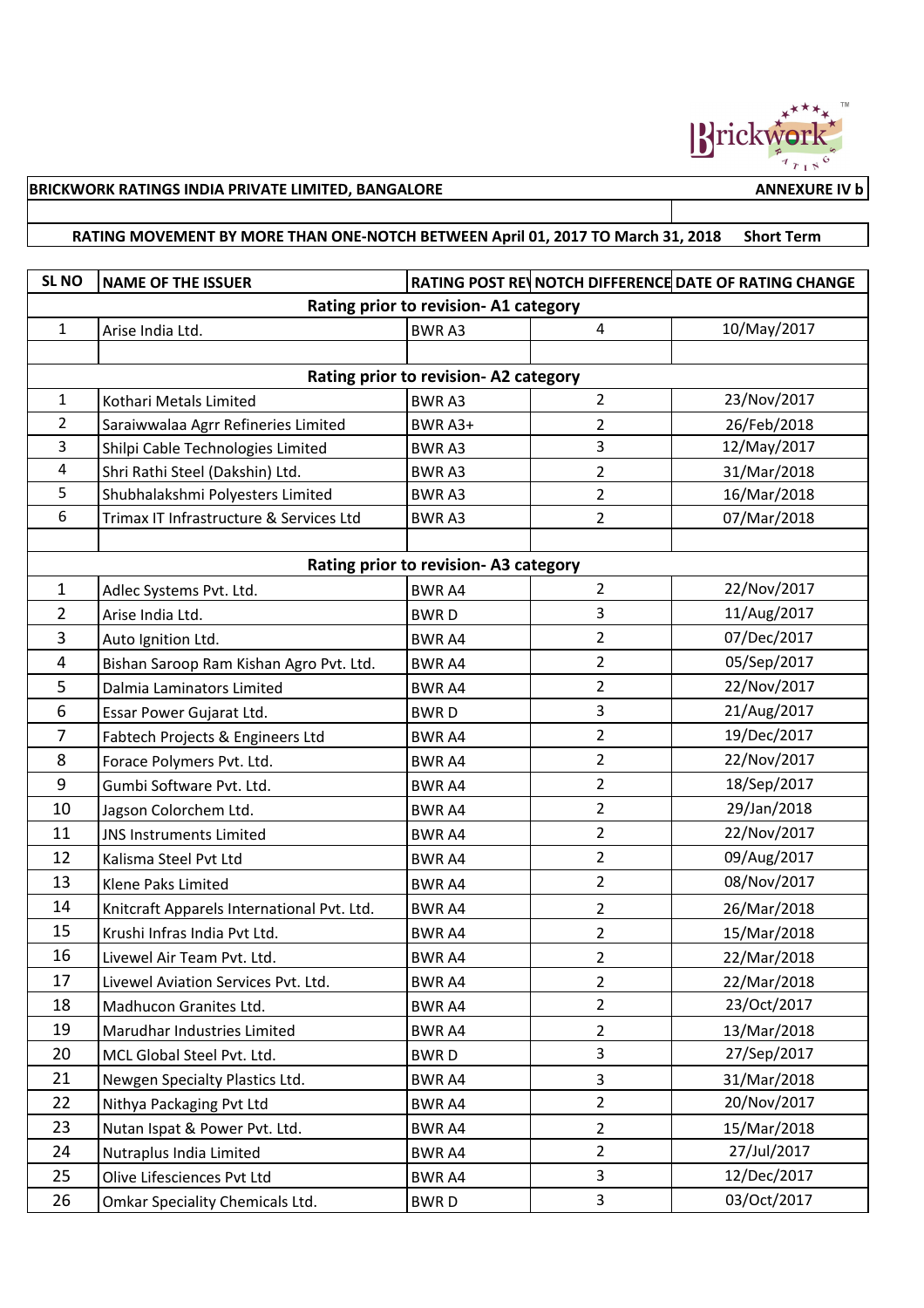| 27             | Prabhat Telecoms (India) Ltd.                     | <b>BWRA4</b>                          | 2                                | 07/Jun/2017                |
|----------------|---------------------------------------------------|---------------------------------------|----------------------------------|----------------------------|
| 28             | Prime Gold International Limited                  | <b>BWRD</b>                           | 3                                | 10/Aug/2017                |
| 29             | Punjab Basmati Rice Ltd                           | <b>BWRA4</b>                          | $\overline{2}$                   | 28/Feb/2018                |
| 30             | PVN Fabrics Pvt. Ltd.                             | <b>BWR A4</b>                         | $\overline{2}$                   | 26/Sep/2017                |
| 31             | Rajhans Enterprises                               | <b>BWR A4</b>                         | $\overline{2}$                   | 08/Mar/2018                |
| 32             | Rave Scans Pvt. Ltd.                              | <b>BWR A4</b>                         | $\overline{2}$                   | 31/Mar/2018                |
| 33             | Richa Industries Ltd.                             | <b>BWR A4</b>                         | $\overline{2}$                   | 20/Nov/2017                |
| 34             | S J Contracts Pvt. Ltd.                           | <b>BWRA2</b>                          | $\overline{2}$                   | 21/Apr/2017                |
| 35             | SA Rawther Spices Pvt. Ltd.                       | <b>BWR A4</b>                         | $\overline{2}$                   | 26/Sep/2017                |
| 36             | Samprash Foods Ltd                                | <b>BWR A4</b>                         | $\overline{2}$                   | 31/Aug/2017                |
| 37             | Sathavahana Ispat Limited                         | <b>BWRD</b>                           | 3                                | 31/Jan/2018                |
| 38             | Shah Brothers Ispat Pvt. Ltd.                     | <b>BWR A4</b>                         | $\overline{2}$                   | 07/Mar/2018                |
| 39             | Shilpi Cable Technologies Limited                 | <b>BWR A4</b>                         | $\overline{2}$                   | 26/May/2017                |
| 40             | Shinago Infrastructure & Resources Ltd.           | <b>BWR A4</b>                         | $\overline{2}$                   | 10/Oct/2017                |
| 41             | Shri Bhagwati Flour Mills Pvt. Ltd.               | <b>BWR A4</b>                         | $\overline{2}$                   | 23/Jan/2018                |
| 42             | Simplex Agri-Infra Services Pvt. Ltd.             | <b>BWRD</b>                           | 3                                | 30/May/2017                |
| 43             | SLN Coffee Pvt. Ltd.                              | <b>BWR A4</b>                         | $\overline{2}$                   | 11/Sep/2017                |
| 44             | SRS Real Infrastructure Ltd.                      | <b>BWRD</b>                           | 4                                | 22/Sep/2017                |
| 45             | Sumanglam Footwear Pvt. Ltd.                      | <b>BWRA4</b>                          | $\overline{2}$                   | 07/Mar/2018                |
| 46             | Tara Chand Rice Mills Pvt. Ltd                    | <b>BWR A4</b>                         | $\overline{2}$                   | 31/Mar/2018                |
| 47             | Varaha Infra Limited                              | <b>BWR A4</b>                         | $\overline{2}$                   | 30/Jun/2017                |
| 48             | Visa Drugs and Phramaceuticals Pvt. Ltd.          | <b>BWR A4</b>                         | $\overline{2}$                   | 31/Mar/2018                |
| 49             | Vishal Infraglobal Pvt. Ltd.                      | <b>BWR A4</b>                         | $\overline{2}$                   | 09/Feb/2018                |
| 50             | Windals Auto Pvt. Ltd.                            | <b>BWRA4</b>                          | $\overline{2}$                   | 27/Mar/2018                |
|                |                                                   |                                       |                                  |                            |
|                |                                                   | Rating prior to revision- A4 category |                                  |                            |
| $\mathbf{1}$   | ACCIL Auto Steel Pvt. Ltd.                        | <b>BWRD</b>                           | $\overline{2}$                   | 01/Sep/2017                |
| $\overline{2}$ | Amba Shakti Udyog Ltd. (New Delhi)                | <b>BWRA3</b>                          | $\overline{2}$                   | 09/Jan/2018                |
| 3              | Burnpur Cement Ltd.                               | <b>BWRD</b>                           | $\overline{2}$                   | 27/Sep/2017                |
| 4              | Charbhuja Industries Pvt. Ltd.                    | <b>BWRD</b>                           | $\overline{2}$                   | 23/Mar/2018                |
| 5              | Digvijay Construction Pvt Ltd                     | BWR A3                                | $\overline{2}$                   | 31/Mar/2018                |
| 6              | GLM Infratech Pvt. Ltd.                           | <b>BWRD</b>                           | $\overline{2}$                   | 31/Aug/2017                |
| $\overline{7}$ | GV Cotton Mills Pvt. Ltd.                         | <b>BWRD</b>                           | $\overline{2}$                   | 09/Mar/2018                |
| 8              | Hindustan Newsprint Limited                       |                                       |                                  |                            |
| 9              |                                                   |                                       | $\overline{2}$                   | 23/Jan/2018                |
| 10             |                                                   | <b>BWRD</b>                           |                                  |                            |
|                | Hira Concast Limited                              | <b>BWRD</b>                           | $\overline{2}$<br>$\overline{2}$ | 28/Feb/2018<br>25/Jan/2018 |
| 11             | Indermani Minerals India Pvt. Ltd.                | BWR A3                                | $\overline{2}$                   | 01/Sep/2017                |
|                | ISR Infra Pvt. Ltd.                               | <b>BWRD</b>                           | $\overline{2}$                   |                            |
| 12             | Madan's Wine Stores Pvt. Ltd.                     | <b>BWRD</b>                           | $\overline{2}$                   | 19/Sep/2017                |
| 13<br>14       | Madhusala Drinks Pvt. Ltd.                        | <b>BWRD</b>                           | $\overline{2}$                   | 19/Sep/2017<br>09/Jun/2017 |
| 15             | Manomay Tex India Pvt. Ltd                        | <b>BWRA3</b>                          | $\overline{2}$                   | 30/Jun/2017                |
|                | MBL Infrastructures Ltd.                          | <b>BWRD</b>                           | $\overline{2}$                   | 04/Jan/2018                |
| 16             | Nova Textiles Pvt Ltd                             | BWR A3                                |                                  |                            |
| 17             | NSoft India Services Pvt. Ltd.                    | BWR A3                                | $\overline{2}$                   | 22/Mar/2018                |
| 18             | Shrigopal Rameshkumar Sales Pvt. Ltd.             | BWR A3                                | $\overline{2}$                   | 09/Mar/2018                |
| 19<br>20       | Suich Industries Pvt. Ltd.<br>Super Crop Safe Ltd | <b>BWRA3</b><br>BWR A3                | $\overline{2}$<br>$\overline{2}$ | 06/Jul/2017<br>17/Jan/2018 |